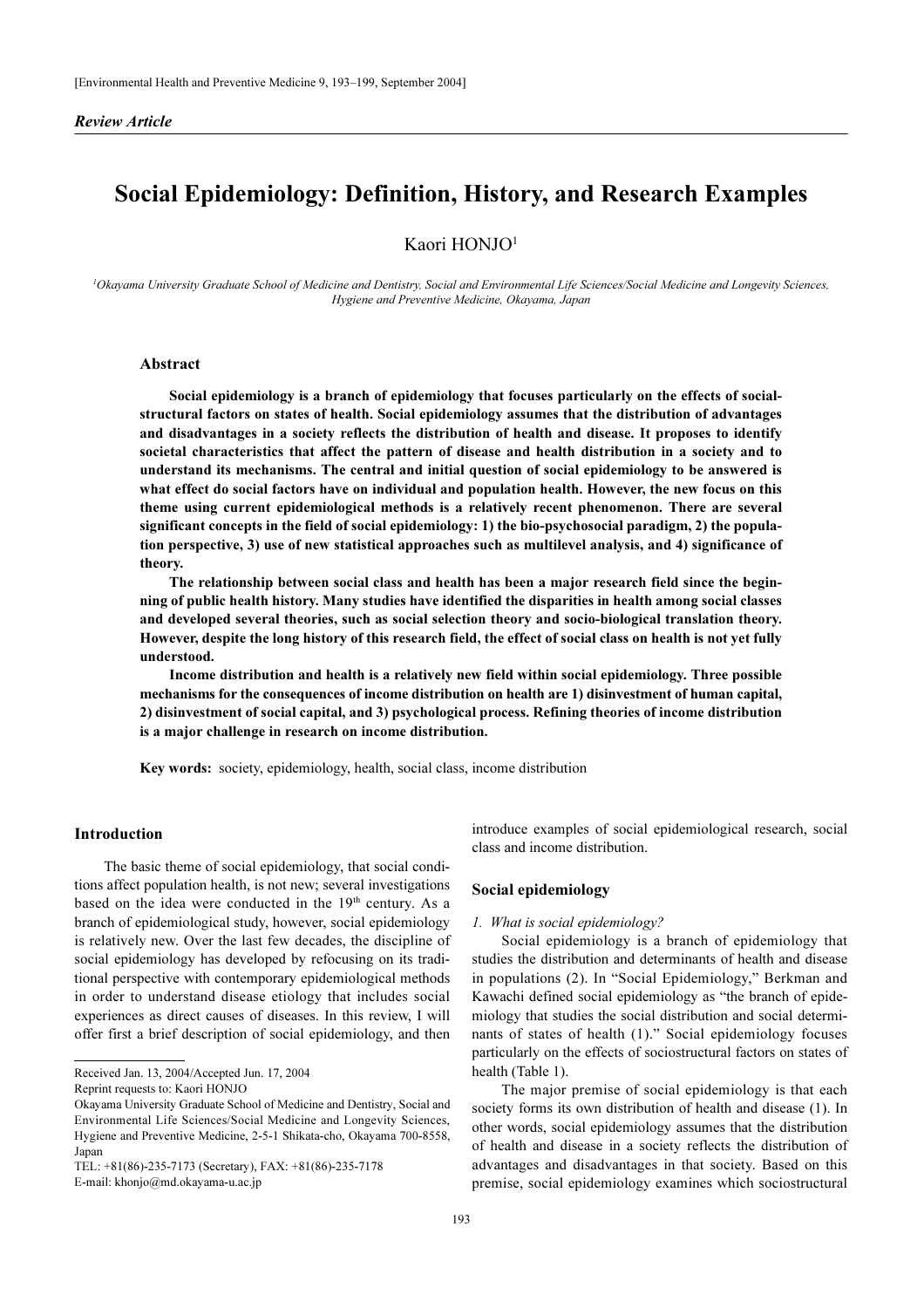Table 1 Examples of sociostructural factors in the field of social epidemiology

| Social class        |
|---------------------|
| Gender              |
| Race/ethnicity      |
| Discrimination      |
| Social network      |
| Social capital      |
| Income distribution |
| Social policy       |
|                     |

factors affect the distribution of health and disease, as well as how these factors influence individual and population health. Social epidemiology proposes to identify societal characteristics that affect the pattern of disease and health distribution in a society and to understand its mechanisms (1). Although social epidemiology has developed recently, the idea that social conditions affect health already existed at the beginning of the 19th century (1, 3). In the next section, I will look at the history of social epidemiology and how social epidemiology grew out of traditional studies.

#### 2. History of social epidemiology

In the beginning of the  $19<sup>th</sup>$  century, several investigations were conducted based on the idea that social conditions affect health (4). In France, Villerme examined differences in mortality between the poor and the affluent. He emphasized that improved schooling and working conditions would reduce disparities in mortality between the poor and the affluent (5). In Germany, Virchow reported the relationship between poor social conditions and the typhus epidemic in Upper Silesia. He speculated that unequal access to society's products was the fundamental cause of unequal distribution of diseases in the society. He highlighted the central role of social conditions in population health  $(3, 6)$ . In the middle of the 19<sup>th</sup> century, Chadwick reported that unsanitary soil, air, and water were major causes of diseases and promoted sanitation measures to improve the health of the poor (7). Clearly, studies in the beginning and middle of the 19th century were conducted with the assumption that societal conditions affect physical health (8).

At the end of the 19<sup>th</sup> century, germ theory came into fashion; germs were considered the major cause of diseases (3, 8, 9). Epidemiological studies during this period concentrated on identifying new germs that cause diseases. Consequently, the idea that social conditions affect health was overshadowed. In the early  $20<sup>th</sup>$  century, the idea flourished that it was exposure to a single individual risk factor, including germs, that led to disease; however, with the rise of infectious diseases, the idea that disease is caused by exposure to multiple individual risk factors, the so-called "web of causation," entered the mainstream of epidemiological theories (3, 8). Modern epidemiology has developed based upon this multi-factorial model. The original concept of social epidemiology was concealed within the prosperity of modern epidemiology (3, 8).

By the 1980s, however, several epidemiologists developed

social epidemiology, underscoring the importance of sociostructural factors on health as well as in a population perspective (3). In a backlash against the strong individualism of modern epidemiology, social epidemiologists argued for the need to return to the traditional epidemiological theme: how do social conditions produce patterns of health and disease (8)? The central question of social epidemiology—what are the effects of social factors such as social structure, culture, and environment on both individual and population health—has existed since the beginning of epidemiological history. However, the new focus on this theme using current epidemiological methods is a relatively recent phenomenon.

#### 3. Significant concepts of social epidemiology

In this section, I will present several significant concepts of the field of social epidemiology. These concepts are not limited to social epidemiology alone, but they are fully applicable to modern epidemiology as well.

First, the bio-psychosocial paradigm is an important concept in social epidemiology. Social epidemiology uses the biopsychosocial paradigm in contrast, modern epidemiology often uses the biological paradigm (10–12). The biological paradigm assumes that all diseases are biological phenomena and can be described fully in biological terms. It guides the views that a population is merely the sum of its individuals, and that the population pattern of diseases is simply a reflection of individual risk factors. Consequently, social level factors cannot be considered "real" causes of diseases, if the biological paradigm is used (3, 13). In contrast, the bio-psychosocial paradigm of social epidemiology assumes that the biology of organisms is determined in multilevel, interactive environments (11, 12). In other words, diseases are assumed to be products of mutual interaction among social factors, individual factors, and biological factors. The bio-psychosocial paradigm assumes that population is not merely the sum of its individuals; rather, every population has its own history and culture, which determine how and why people are exposed to specific individual risk



Fig. 1 The contrasting distributions of serum cholesterol between Countries A and B.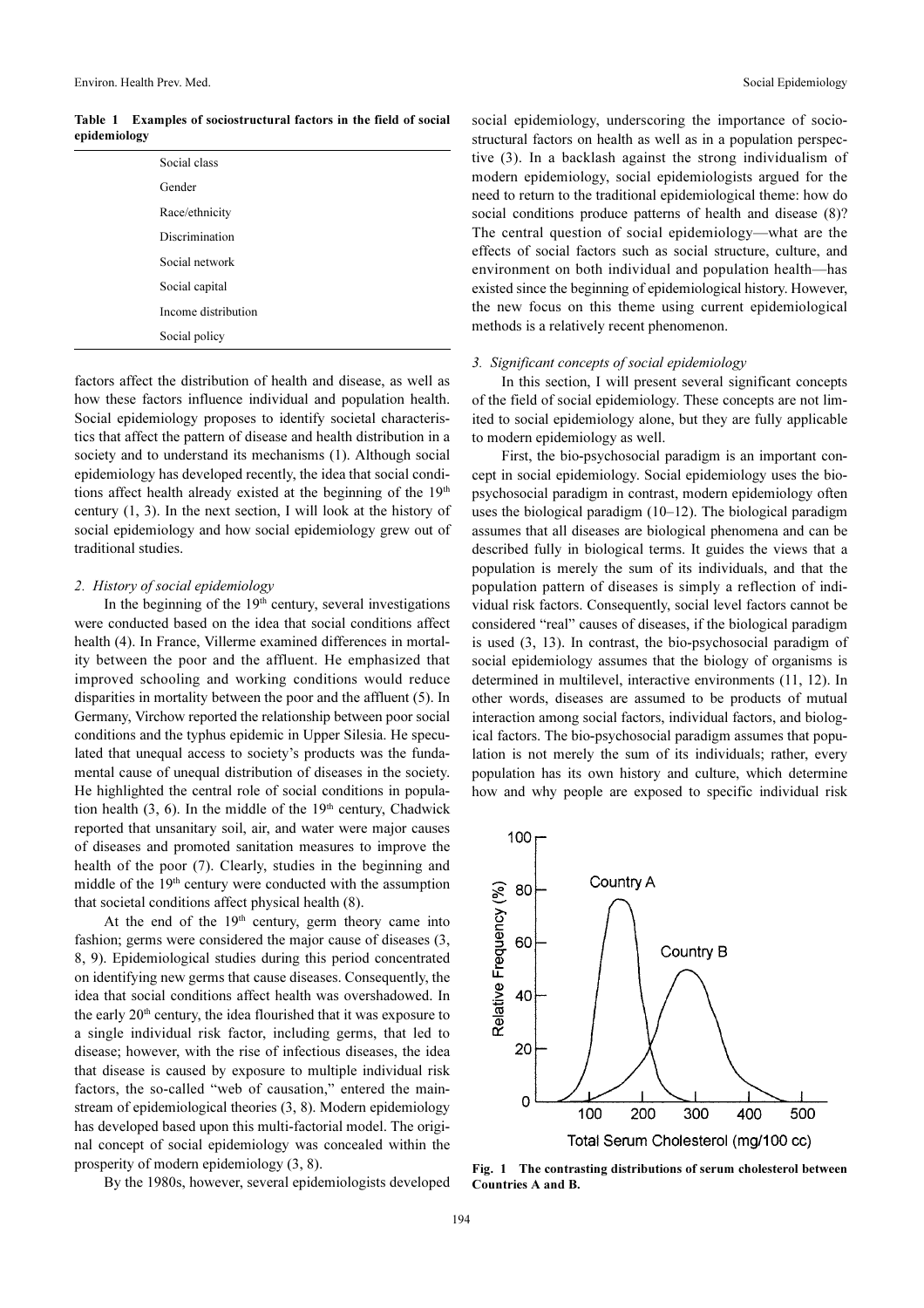factors. In social epidemiology, social factors can be risk factors of health by adding to or interacting with individual and biological factors.

Population perspective is another significant concept in the field of social epidemiology. Geoffrey Rose pointed out that an individual's risk of disease cannot be isolated from the disease risks of the population to which s/he belongs (14). This is Rose's population perspective, which has a crucial meaning in social epidemiology.

Figure 1 shows the distributions of serum cholesterol in Country A and Country B. Judging from the figure, we can predict that a person living in Country B is more likely to die prematurely of a heart attack compared to someone living in Country A. This prediction is reasonable not only because any given person in Country B may have a high cholesterol level, but also because the population distribution of cholesterol level in Country B as a whole is higher than that of Country A. Why is the distribution of cholesterol in Country B at a higher level than in Country A? What caused the difference between these distributions? In order to answer these questions, it is crucial to consider society as a whole. Asking why a population has a particular distribution of risk is different from the etiological question of why a particular individual got sick (15). Social epidemiology is particularly interested in the first question, that of distribution. Researchers in social epidemiology look for sociostructural factors that affect distributions of diseases and risk factors, and they propose measures to shift these distributions in the desired direction, as a "population strategy." Population perspective and population strategy are essential to social epidemiology (1).

A third important concept in the field of social epidemiology is the use of new statistical approaches, such as multilevel analysis (10), to determine the effects of sociostructural factors on health (16). Multilevel analysis allows several levels of analysis to be accounted for simultaneously and more effectively than in conventional multivariate analysis (17). The importance of a multilevel statistical approach for social epidemiology is discussed below.

There is an important distinction between compositional and contextual explanations of the effects of sociostructural factors on health in social epidemiology (16). A compositional explanation would assert that a group includes different types of individuals, and that the differences among those individuals account for the observed differences between groups (16). For example, Region A has more poor residents and a lower average life expectancy compared to Region B. Assuming that poor people die at younger ages than rich people, it is not surprising that Region A has a lower average life expectancy. The observed difference in average life expectancy between the two regions is explained purely by the concentration of poor or rich people in each region. Poor people would die younger and rich people would live longer, wherever they live. The variation in average life expectancy between the groups is explained by an individual level factor, such as poverty. This is an example of compositional explanation.

Contextual explanation, on the other hand, holds that social level factors, such as features of physical and social environments, influence health either in addition to, or in interaction with, individual characteristics (16). Using the example above, contextual explanation asserts that residents in Region B tend to live longer than those in Region A, regardless of rich or poor status, because Region B might have more favorable social and physical environments, such as a more comfortable climate, less pollution, more recreation facilities, or more public services, than Region A. The features of the physical and social environments within Region B might allow both rich and poor people to enjoy healthy life, whereas in Region A, rich people could be healthy as they benefit from their individual property, while poor people might die young. Therefore, the average life expectancy in Region A is expected to be shorter than that in Region B.

Social epidemiology is concerned with the effect of social features. New statistical approaches such as multilevel modeling allow us to examine the relative importance of individual and social factors or the interaction between individual and social factors, permitting several levels of analysis to be controlled for simultaneously (17).

This multilevel approach allows epidemiologists to develop quantitative and structural analyses of social factors as they affect health, and has contributed significantly to the development of social epidemiology. However, social epidemiology does not always require multilevel analysis. Although I introduced multilevel analysis as an example of new statistical approaches for social epidemiology, in some cases other statistical approaches, such as path analysis and ecological analysis, may be more appropriate than multilevel analysis. It is important to note that researchers should choose the most appropriate statistical approach that fits their research aim.

Lastly, the use of theory is another significant concept in social epidemiology. Social epidemiology requires the use of theory to build hypotheses and interpret results (1). Social epidemiologists select variables in statistical models based upon a conceptual framework that indicates hierarchical relationships among factors. This conceptual framework is built upon theory. For example, in a model of social class and congenital heart disease (CHD), controlling for smoking implicitly assumes that social class has a direct effect on CHD independent of smoking. Also, if a statistical association between social class and CHD disappears when smoking behavior is accounted for, the hypothesized theory will tell us whether the effect of social class on CHD is spurious, or mediated by smoking behavior. It is necessary to have conceptual clarity about the relationships between independent sociostructural factors, possible intervening variables, and health outcomes. Theory is a significant tool for social epidemiological studies. Berkman said: "Without hypotheses that can be clearly supported or refuted, without having a clear understanding of temporal sequencing or biological plausibility, and without articulated theories and specific concepts to guide empirical investigation, we will not be able to make progress (1)."

## Research examples

In this section, I will introduce two examples of social epidemiological research: social class and income distribution. Social class and health have been a traditional theme for epidemiology. In contrast, income distribution is a relatively new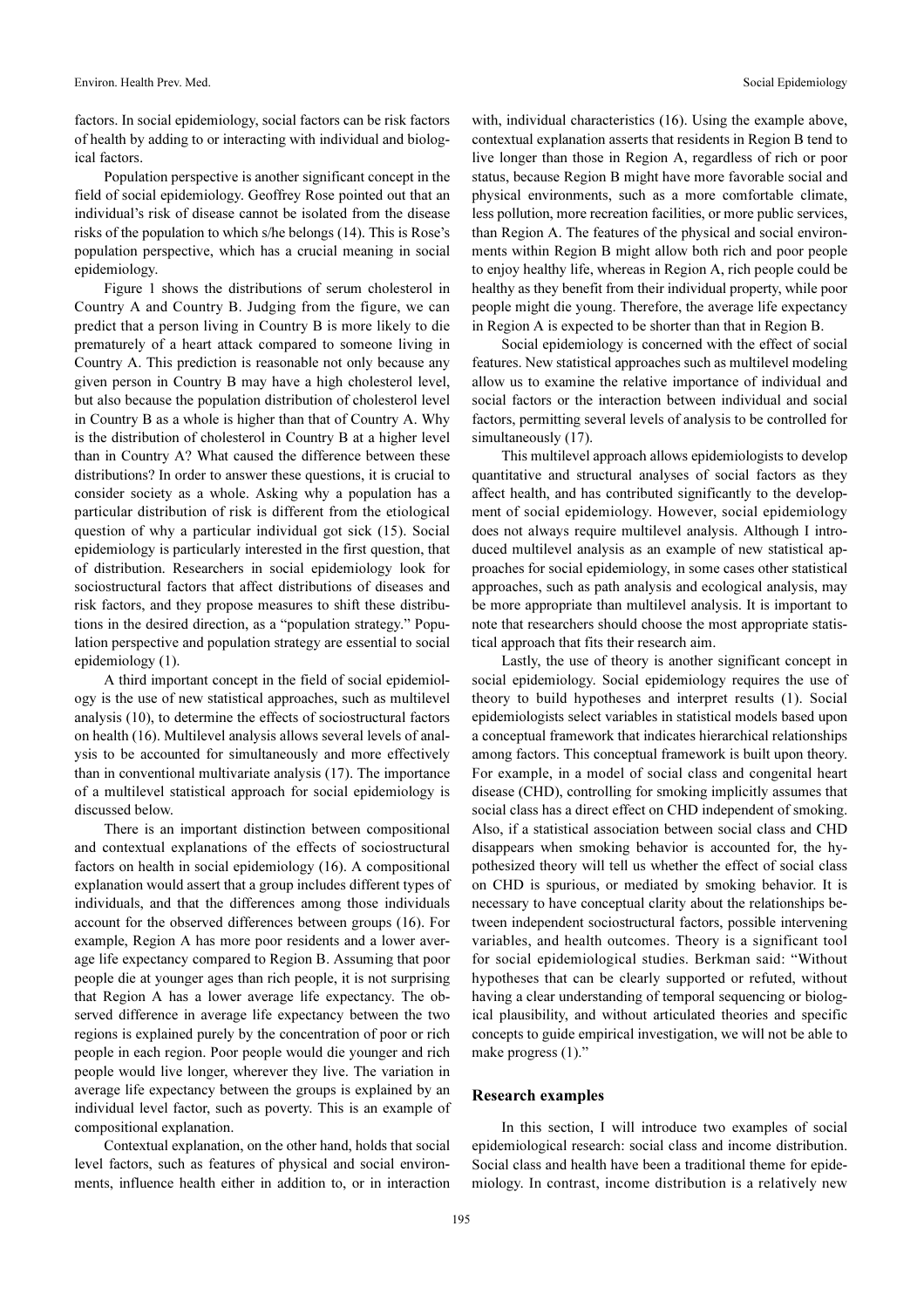concept in epidemiology. Considering the recent tendency of the increasing gap among social classes and unequal income distribution in Japan (17), both social class and income distribution are relevant and significant epidemiological research themes to Japanese society.

#### 1. Social class

A great number of studies have identified disparities in health among social classes (19, 21–23). One of the noteworthy points we need to recognize in terms of the relationship between social class and health is that disparities in health are gradual and exist across all social classes. Many previous studies have found that the relationship between health and social class cannot be fully explained by poverty (24, 25).

Several theories explain how health disparities are generated among social classes. Social selection is one major classical theory (26). It asserts that a person's health status determines his or her social class, rather than vice versa (26). This theory maintains that a person with poor health is likely to be in a low social class because his chance to hold a job may be limited due to his poor health status. However, this theory has not been supported by evidence and contains some contradictions  $(27, 17)$ 28). For example, did people with respiratory problems become coal miners? Or, did coal miners get respiratory dysfunction from their work? It is more reasonable to think coal miners developed respiratory problems from their work, and several longitudinal studies have provided evidence of this.

There is also socio-biological translation theory, in which social class influences biological functions through several paths that, in turn, affect health status (29). For example, the physical environments in which one lives and works are major pathways between social class and health (26, 29). Physical environment affects health by exposing people to carcinogens and other environmental hazards. It is hypothesized that the poor tend to live and work in more hazardous environments, such as polluted neighborhoods and unsafe working conditions; thus, differences in physical environment among social classes are hypothesized to lead to disparities in health among social classes (30).

Social environment is another major pathway (31). Social environment affects health differently by providing vulnerability to interpersonal aggression or violence to some, and access to social resources and support to others. People in low social classes are more likely to live and work in unsafe neighborhoods, which provide higher chances of becoming victims of crimes, compared to people in high social classes (32). Also, because people in low social classes have limited access to social resources and social support considered to have a protective health effect, their health, in the face of equivalent exposure to risk factors, would be damaged even more than the health of those in high social classes (33).

Another relationship between social class and health is explained through socialization and experiences (34). The effect of social class on health may be mediated by social experiences; daily experiences may vary by different social class. These social experiences are hypothesized to influence psychological development, ongoing mood, and cognition, which, in turn, impact health status (35). For example, people in low social classes may have more anxiety, anger, or depression than those in high social classes as a result of financial difficulty. Accordingly, they may have a more deteriorated health status due to a higher risk of CHD, accident, violence, or suicide compared to those in high social classes.

Finally, social class may affect health through health behaviors. Health behaviors are not randomly distributed in a society, but often are socially patterned. Many risky health behaviors for chronic diseases, such as smoking, physical inactivity, and dietary fat intake, are more prevalent in lower social class groups (36). Social context has a strong impact on health behaviors (37). Even when an individual is interested in improving her health behavior, it may be difficult to accomplish in unfavorable social conditions. People in low social classes tend to have more barriers to behavior change in their social conditions compared with those in high social classes, which might lead to differences in health status between classes.

Research in social class and health has several challenges. First, theoretically grounded research is needed in order to make it clear how social class affects health (38). It is important to be clear about the underlying models. Social class gradients can be seen as expressions of differences in wealth and income, exposure to health-damaging physical environments, access to support and resources, and attainment of education and coping skills. However, often it is not explicit which underlying model is being assumed. Second, having valid and reliable measurements for social class is another challenge (38). In order to improve the measurement of social class, we must offer explicit hypotheses about which aspects of social class convey health risks.

Social class is a traditional but still significant theme for social epidemiology. A great number of studies have shown a gradient effect of social class on health; the relationship between health and social class cannot be fully explained by poverty. Despite much effort, the effect of social class on health is not yet fully understood. We need more theoretically grounded research with improved measurement of social class to understand the effect of social class on health.

## 2. Income distribution

Although the relationship between income and health has been well established, income distribution and health is a relatively new field in social epidemiology. There have been several significant studies conducted within one country, and others among multiple countries (39–41). For example, Kennedy et al. studied the relationship between the degree of household income inequality across the 50 U.S. states and state-level variation in age-adjusted total mortality rates (42). They found a strong correlation between the so-called Robin Hood Index and ageadjusted total and cause-specific mortality rates (42). The Robin Hood Index indicates "the proportion of aggregate income that must be redistributed from rich to poor households in order to attain perfect equality of incomes (43)." A lower point of this measurement indicates more equal distribution of income; a higher point represents unequal income distribution. The positive correlation between the Robin Hood Index and age-adjusted total and cause-specific mortality rates persisted even after accounting for poverty rates, median household income, urban/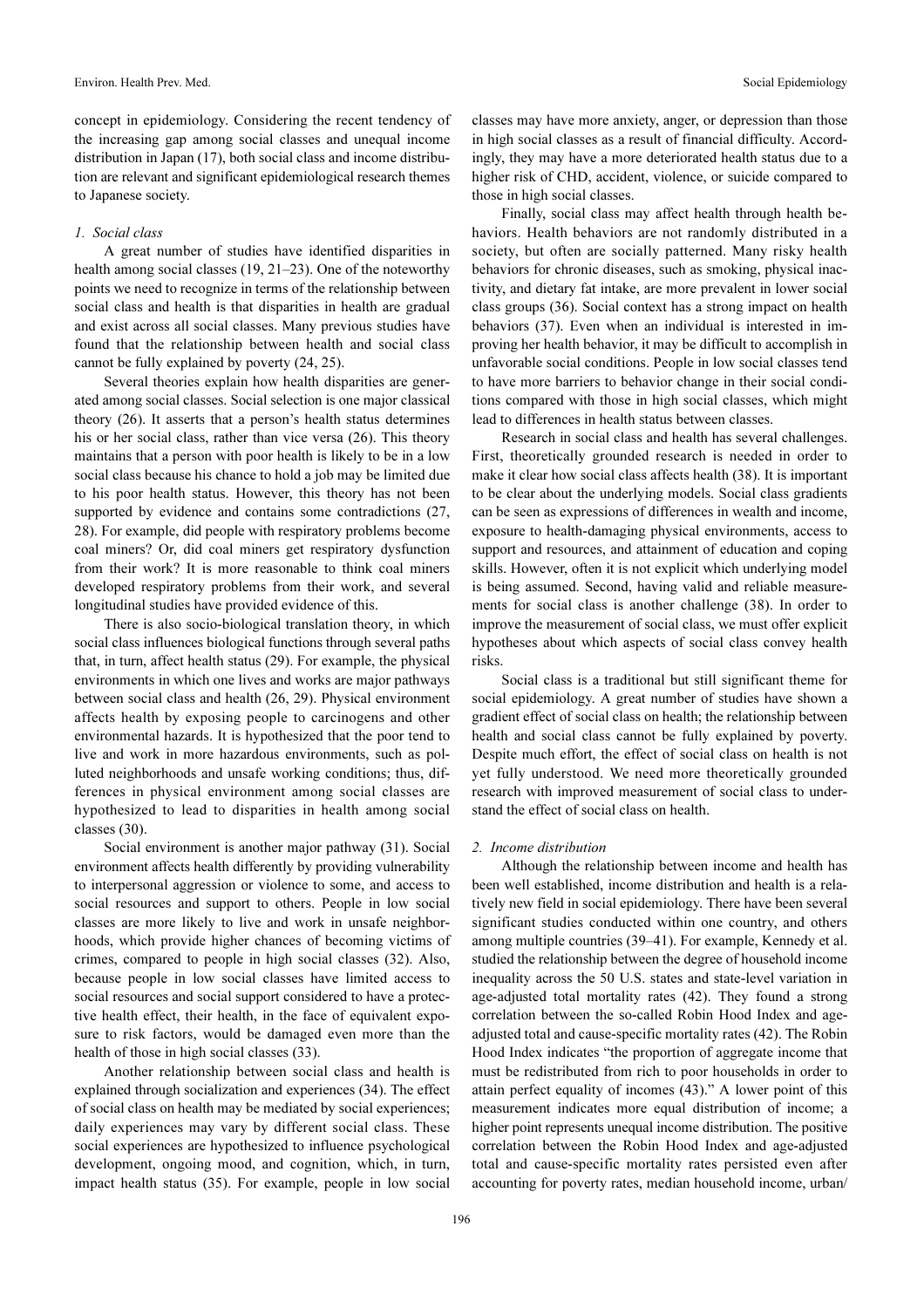rural mix, and health behavior, such as cigarette smoking rates (42). States with unequal income distribution have a higher mortality rate, on average, than states with equal income distribution. In Japan, Sibuya et al. studied the relationship between individual income, income distribution and self-rated health. They reported that individual income has a stronger association with self-rated health than income inequality at the prefecture level in Japan (44).

Based on evidence from studies on the degree of income distribution and population health, the relationship between income distribution and health became plausible (43). Then, we ask, how does income distribution influence health? There are at least three proposed pathways through which income distribution may affect health. First, income inequality may lead to underinvestment in human capital (40). Kaplan et al. reported a significant correlation between the degree of income inequality and indicators of human capital (40). States with higher income inequality spent smaller proportions of their state budgets on education, which leads to lower educational outcomes. One reason that income distribution translates into human capital is the divergence in interests of the rich from those of the poor. For example, the rich may lose their interest in public education because they can educate their children privately. According to Krugman, "A family at the 95<sup>th</sup> percentile [in income] pays a lot more in taxes than a family at the 50<sup>th</sup>, but it does not receive a correspondingly higher benefit from public services, such as education. The greater the income gap is, the greater the disparity in interests is. This translates, because of the clout of the elite, into a constant pressure for lower taxes and reduced public services (45)." Reduced social spending translates into poorer population health.

A second pathway is disinvestment in social capital (46). Social capital is defined as "those features of social structures such as levels of interpersonal trust and norms of reciprocity and mutual aid—which act as resources for individuals and facilitate collective action (43)." Social capital is an ecological dimension of society, in contrast to concepts of social network or social support, which are individual characteristics. Kawachi et al. reported the relationship between state-level social capital and individually self-rated health; the self-rated health of individuals living in states with high social capital tends to be higher than in states with low social capital (47). Unequal income distribution breeds conflicts among groups and erodes social solidarity. As a result, unequal income distribution impairs individual health through violence, psychological anxiety, and concerns among members of the society, which come of disinvestment in social capital (47, 48).

A third pathway is psychological process; income inequality might produce ill health through a psychologically mediated effect of relative deprivation (49). A widening income gap in a society may produce psychological frustration and envy among

#### References

( 1 ) Berkman LF, Kawachi I. A historical framework for social epidemiology. In: Berkman LF, Kawachi I, eds. Social epidemiology. New York; Oxford university press, 2000: 3–12.

residents through social comparison. Psychological emotion is a pathway through which income distribution affects health.

Refining theories of income distribution is a major challenge in research on income distribution. In order to meet this challenge, several tasks must be accomplished (43). It is crucial to sort out confounding factors from mediating factors that lie in the pathway between income distribution and health. For example, is unemployment a confounding factor or a mediating factor? It is important to identify and account for confounding factors in order to capture the effect of income distribution. It is also important to consider the appropriate geographical aggregation level; does income distribution affect health at the country level, state level, or county level? Studies with multiple-level data on income distribution are needed to answer this question. Lastly, there is little known about time-trend in income distribution, and time series analysis is needed to understand it.

Income distribution is a new research field in social epidemiology. Recent studies have shown that the effect of income distribution on health is not entirely explained by a compositional effect (wherein the effect of income inequality is explained by a concentration of poor people in an area with high income inequality), and there is some evidence of contextual effect of income distribution on health. More studies on income distribution and health are needed in order to refine theories.

## Conclusion

Social epidemiology is a branch of epidemiology that focuses particularly on the effects of social-structural factors on states of health. The central and initial question of social epidemiology is what effect do social factors, such as social structure, culture, or environment, have on individual and population health. However, the new focus on this question using current epidemiological methods is a relatively recent phenomenon.

The term "social epidemiology" has started to be known and several social epidemiological stuides have already been conducted in Japan (44). Social epidemiology may contribute to public health by providing hints for social, environmental, and political intervention. The Japanese government has proposed a national public health campaign, "The 21<sup>st</sup> Healthy Japan", aiming for the realization of a healthy life for each person in Japan. Social epidemiology may be a crucial tool in considering concrete measures to accomplish this purpose. A social epidemiological view should be taken into account to promote population health.

#### Acknowledgements

I would like to thank Dr. Norito Kawakami for comments on an earlier version of this paper.

- ( 2 ) Succer M. Causal thinking in the health sciences: concepts and strategies in epidemiology. New York: Oxford Press, 1973.
- ( 3 ) Krieger N. Epidemiology and the web of causation: has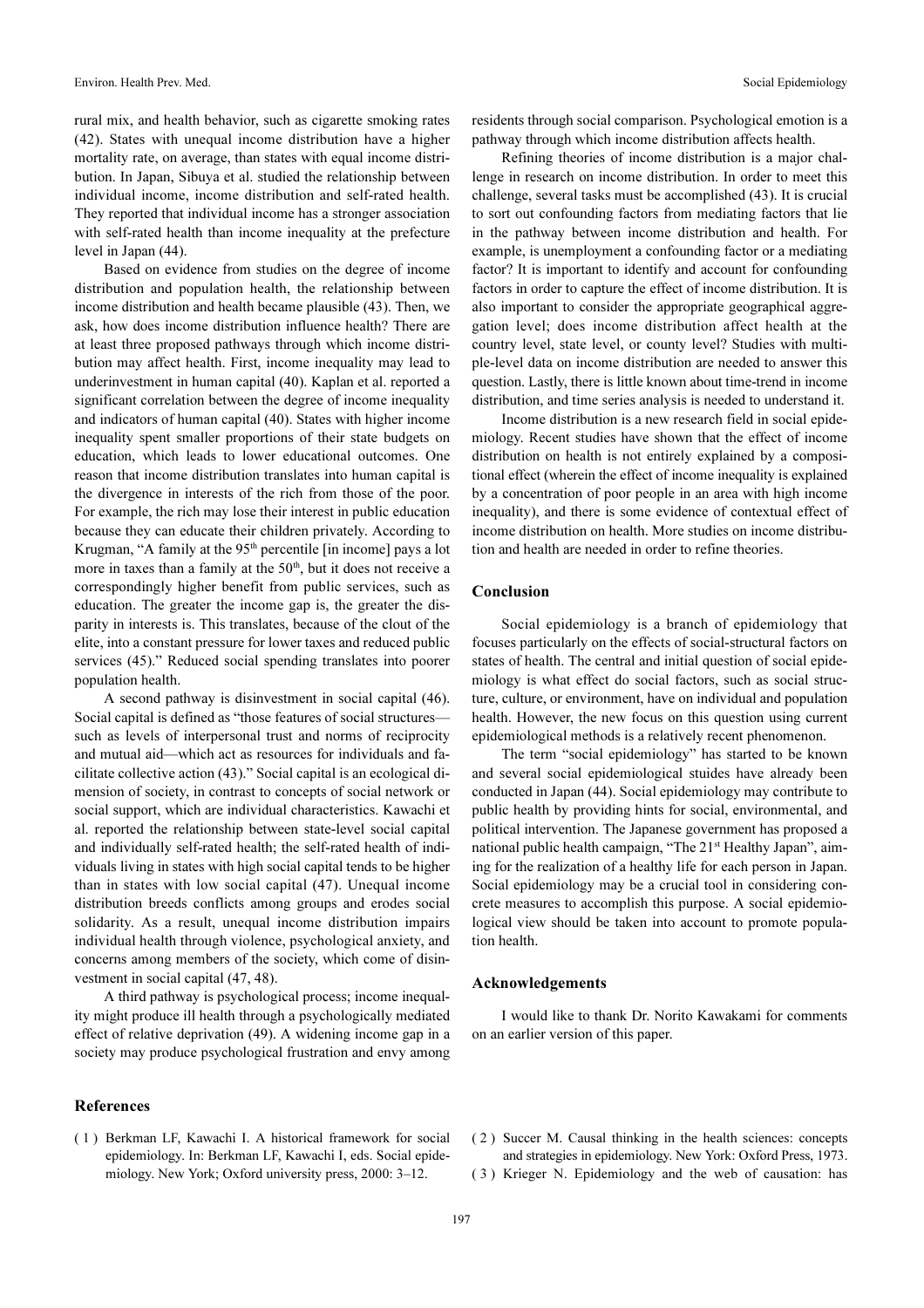anyone seen the spider? Soc Sci Med 1994; 39: 887–903.

- ( 4 ) Amick III BC, Levine S, Tarlov AR, Walsh DC. Introduction. In: Amick III BC, Levine S, Tarlov AR, Walsh DC, editors. Society and Health. New York: Oxford university press, 1995.
- ( 5 ) Villerme LR. A description of the physical and moral state of workers employed in cotton, wool, and silk mills. In: Buck C, Llopis A, Najera E, Terris M, editors. The challenge of epidemiology: issues and selected readings. Washington: PAHO/ WHO, 1988: 33–37.
- ( 6 ) Virchow L. Report on the typhus epidemic in Upper Silesia. In: Rather LJ, editor. Rudolf Virchow: collected essays on public health and epidemiology, Vol. 1. Canton, MA: Science History Publications, 1988.
- ( 7 ) Chadwick E. Report to her Majesty's principal Secretary of State for the Home Department, from the Poor Law Commissioners, on an inquiry into the Sanitary Conditions of the Labouring Classes of Great Britain. London; W Clowse & Son, 1842.
- ( 8 ) Tesh S. Hidden arguments: political ideology and disease prevention policy. New Brunswick, NJ: Rutgers University Press, 1988.
- ( 9 ) Winslow CEA. The evolution and significance of the modern public health campaign. New Haven: Yale University Press, 1923.
- (10) Pearce N. Traditional epidemiology, modern epidemiology, and public health. Am J Public Health 1996; 86: 678–683.
- (11) Susser M, Susser E. Choosing a future for epidemiology: I. Eras and paradigms. Am J Public Health 1996; 86: 668–673.
- (12) Susser M, Susser E. Choosing a future for epidemiology: II. From Black box to Chinese boxes and eco-epidemiology. Am J Public Health 1996; 86: 674–677.
- (13) Rothman K. Modern epidemiology. Boston: Little, Brown & Co., 1986.
- (14) Rose G. The strategy of preventive medicine. Oxford: Oxford University Press, 1992.
- (15) Rose G. Sick individuals and sick populations. Int J of Epidemiology 1985; 14: 32–38.
- (16) Macintyre S, Ellaway A. Ecological approaches: rediscovering the role of the physical and social environment. In: Berkman LF, Kawachi I, editors. Social epidemiology. New York: Oxford university press, 2000: 332–348.
- (17) Kariya T. Japanese public education—diplomaism and myth of equality in Japan's postwar history. Tokyo: Chuoukoronsya, 1995
- (18) Jones K. Specifying and estimating multilevel models for geographical research. Trans Inst Br Geographers 1991; 16: 148–159.
- (19) Marmot MG, Kogevnas M, Elston MA. Social/economic status and disease. Annu Rev Public Health 1987; 8: 111–137.
- (20) Marmot MG, Davey-Smith G, Stansfeld S, et al. Health inequalities among British civil servants; the Whitehall II study. Lancet 1991; 337: 1387–1393.
- (21) Link BG, Phelan J. Social conditions as fundamental causes of disease. J Health Soc Behav 1995; Spec No: 80–94.
- (22) Lynch JW, Kaplan GA, Cohen RD, Tuomilehto J, Salonen JT. Do cardiovascular risk factors explain the relation between socioeconomic status, risk of all-cause mortality cardiovascular mortality and acute myocardial infarction? Am J Epidemiol 1996; 144: 934–942.
- (23) Davey-Smith G, Dorling D. "I'm all right John": voting

patterns and mortality in England and Wales, 1981–92. BMJ 1995; 313: 1573–1577.

- (24) Davey-Smith G, Shipley MJ, Rose G. Magnitude and causes of socioeconomic differentials in mortality: further evidence from the Whitehall Study. J Epidemiol Community Health 1990; 44: 265–270.
- (25) Macintyre S, Ellaway A, Der G, Ford G, Hunt K. Do housing tenure and car access predict health because they are simply markers of income or self-esteem? A Scottish study. J Epidemiol Community Health 1998; 52: 657–664.
- (26) Marmot M, Bobak M, Davey-Smith G. Explanations for social inequalities in Health. In: Amick III BC, Levine S, Tarlov AR, Walsh DC, editors. Society and Health. New York: Oxford university press; 1995.
- (27) Black D, Morris JN, Smith C, Townsend P, Whitehead M. Inequalities in health: The Black report; the health divide. London: Penguin Group; 1988.
- (28) Macintyre S. The Black report and beyond: what are the issues? Soc Sci Med 1997; 44: 723–746.
- (29) Brenner HM. Political economy and health. In: Amick III BC, Levine S, Tarlov AR, Walsh DC, editors. Society and health. New York: Oxford university press; 1995: 211–246.
- (30) Macintyre S. What are spatial effects and how can we measure them? In: Dale A, editor. Exploiting national survey data: the role of locality and spatial effects. Manchester (UK): Faculty of Economic and Social Studies University of Manchester; 1997. p. 1–17.
- (31) Taylor SWE, Repetti RL, Seeman T. Health psychology: what is an unhealthy environment and how does it get under the skin? Ann Rev Psychol. 1997; 48: 411–447.
- (32) Sampson RJ, Raudenbush SW, Earls F. Neighborhoods and violent crime: a multilevel study of collective efficacy. Science 1997; 277: 918–924.
- (33) Berkman LF, Glass T. Social integration, social networks, social support and health. In: Berkman LF, Kawachi I, editors. Social epidemiology. New York; Oxford University Press; 2000: 137–173.
- (34) Lynch JW, Kaplan GA, Cohen RD, Tuomilehto, J, Salonen JT. Do cardiovascular risk factors explain the relation between socioeconomic status, risk of all-cause mortality, cardiovascular mortality, and acute myocardial infarction? Am J Epidemilol 1996; 144: 934–942.
- (35) Kubzansky LD, Kawachi I. Affective States and Health. In: Berkman LF, Kawachi I, editors. Social epidemiology. New York: Oxford University Press; 2000: 213–241.
- (36) Emmons KM, Marcus BH, Linnan L, Rossi JS, Abrams DB. Mechanisms in multiple risk factor interventions: smoking, physical activity, and dietary fat intake among manufacturing workers. Prev Med 1994; 23: 481–489.
- (37) Emmons KM. Health behaviors in a social context. In: Berkman LF, Kawachi I, editors. Social epidemiology. New York: Oxford University Press; 2000: 242–266.
- (38) Berkman LF, Macintyre S. The measurement of social class in health studies: old measures and new formulations. In Kogevinas M, Pearce N, Susser M, Boffeta P, editors. Social inequalities and cancer. Lyon (FR): International Agency for Research on Cancer; 1997: 51–64.
- (39) Wilkinson RG. Income distribution and life expectancy. BMJ 1992; 304: 165–168.
- (40) Kaplan GA, Pamuk E, Lynch JW, Cohen RD, Balfour JL.